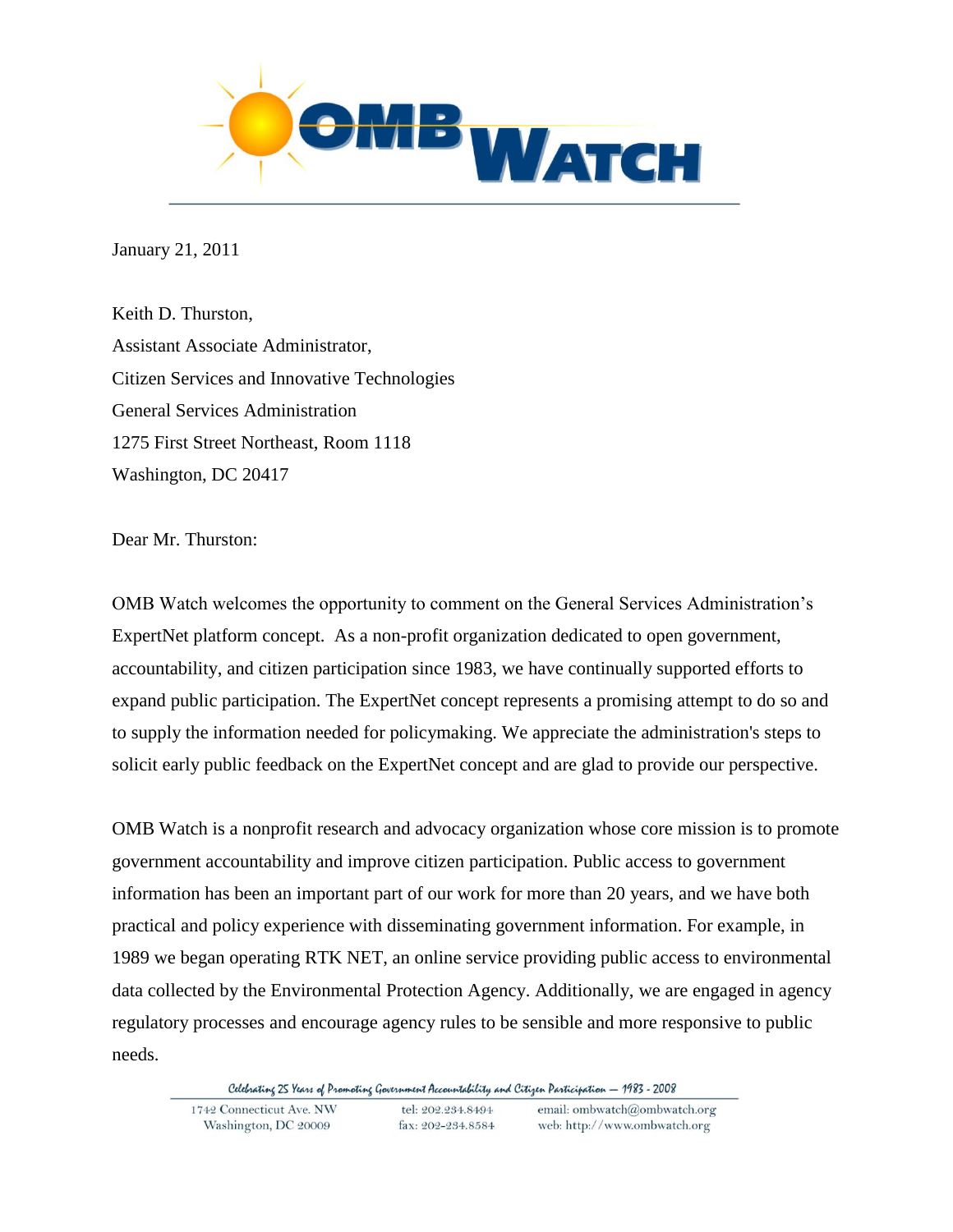President Obama's January 2009 memorandum on open government identified transparency, participation, collaboration as the pillars of open government. OMB Watch agrees that these three principles are critical to a robust and functioning democracy. There is nothing that can replace the power of an informed and engaged citizenry. Many of the problems we face as a nation would benefit from greater constructive participation by the public in seeking out and implementing the best possible solutions.

If well-implemented, ExpertNet could be a valuable tool for expanding such participation and collaboration, alongside other policy reforms and new participation practices. We agree that the best approach to standing up such a system is to experiment and iterate, launching early "beta" versions to the public.

The central question for ExpertNet is how to solicit knowledge and ideas from the public in the manner that will be most useful to policymakers. The draft design concept details the mechanics of the proposed site, but leaves unanswered significant questions of how to get the right information at the right time to improve policymaking. Research on knowledge utilization has shown that policymakers often do not use information in ways that information providers expect, sometimes to the provider's chagrin. Related research also has attempted to identify characteristics of information that policymakers find most useful. For ExpertNet to succeed, the system must provide useful information to public officials in an efficient manner and meaningfully explain to participants how their contributions are used.

The design concept is commendable in its emphasis on seeking the broadest possible participation by allowing any member of the public to participate. However, we would suggest elaborating on Principle 11 to comply with legal and policy issues. Not requiring participants to disclose information about themselves may encourage participation; however, some exceptions are necessary. Lobbyists and foreign agents should be required to disclose their identity and status. Participants with conflicts of interest should disclose those conflicts. Federal employees should be encouraged to participate, but the site should provide guidance on relevant procedures, disclaimers, or disclosures to be applied.

2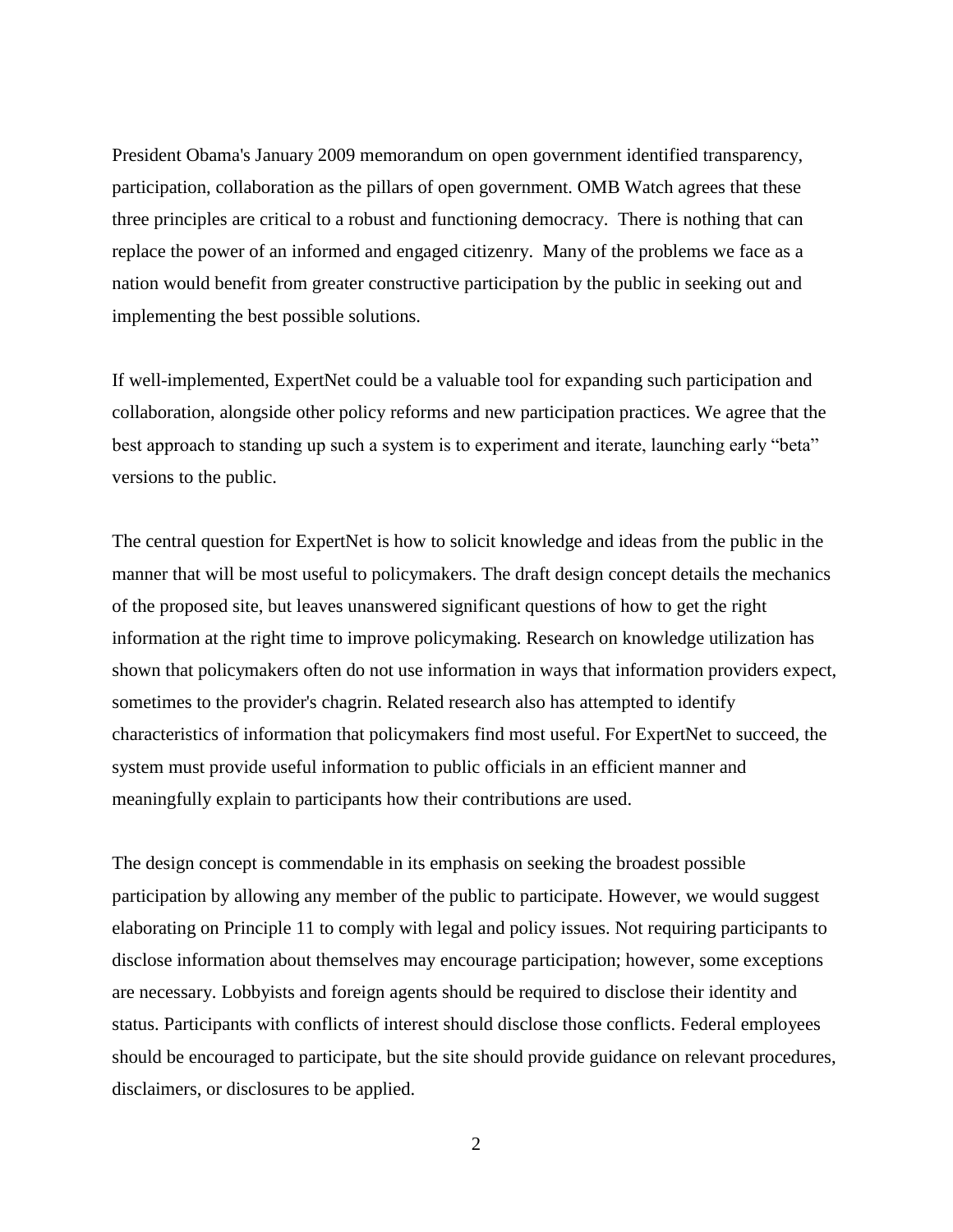We believe that the expert outreach described in the second step of the concept will be a critical issue to the success of this promising approach. While OMB Watch strongly believes in the power of public engagement, we recognize that it can be difficult to get the public to engage. In the modern world, citizens are subject to many competing demands on their time. Especially challenging will be connecting with those members of the public who have knowledge and expertise on particular issues. Finding such individuals, informing them of the opportunity, and convincing them to participate will take time, perhaps more time than officials may be expecting. The typical notification process of publishing in the Federal Register and posting on government websites requests for input will likely spur very limited involvement since, relatively speaking, only a narrow portion of the public review such sites regularly.

OMB Watch urges an early effort to identify key constituencies and begin outreach to intermediary groups that could speed up the process of reaching experts and convincing them to participate. As the design concept suggests, such intermediary groups could include professional associations, academic networks, unions, and other community groups. Outreach to these organizations will be valuable to identifing and recruiting experts to engage . ExpertNet and participating agencies should brief these organizations and their members, with a commitment to ongoing communications and continual outreach to new constituencies.

On another point we would urge GSA to reconsider the requirement to subscribe to a topic prior to participating. We are concerned that the requirement could reduce participation. The twostep process of registration on the site followed by subscription to a topic prior to participation could be unnecessarily cumbersome. Additionally, people may worry that subscribing would commit them to ongoing involvement for which they do not have the time. Instead, the approach could be changed to offer an option to subscribe when a user takes a participation action. In addition, registration with an OpenID account or single sign-in should be optionally offered, with appropriate privacy safeguards.

With regard to synthesizing public input and returning feedback, ExpertNet should emphasize feedback early and often from officials, both to encourage participation and to orient

3